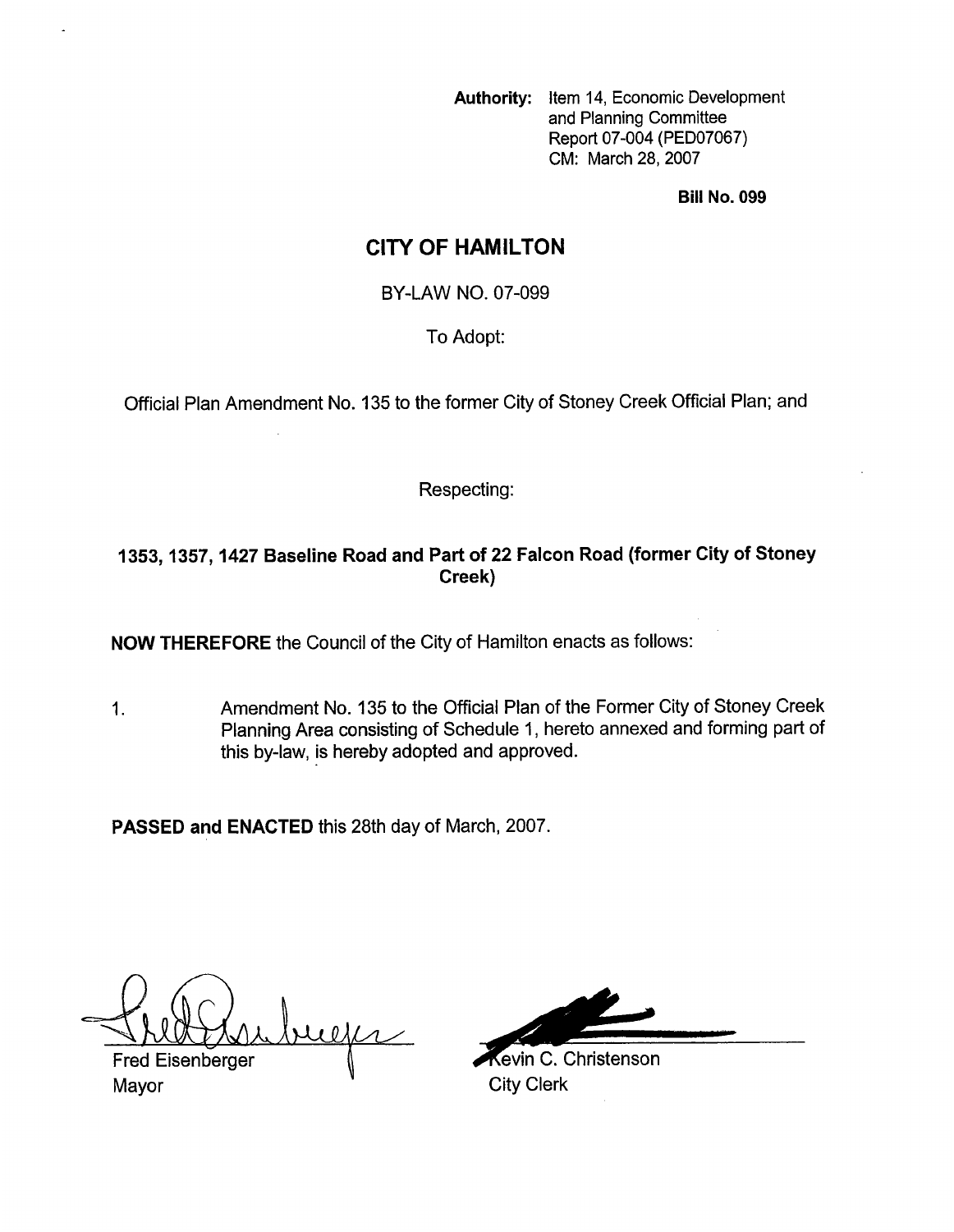## **Schedule** "I"

# **Amendment No. 135**

# **to the**

# **former City of Stoney Creek Official Plan**

The following text together with Schedule "A", General Land Use Plan and Schedule "A4", Secondary Plan - Urban Lakeshore Area, attached hereto, constitutes Official Plan Amendment No. 135.

### **Purpose:**

The purpose of this Amendment is to add a site-specific policy to permit increased residential density, a wider variety of residential unit types and to require architectural controls and urban design guidelines. For administrative purposes and clarification, the second paragraph of policy 13.4.9 as added by OPA 107 will be deleted.

### Location:

The lands affected by this Amendment are located in Part of Lot 3, Broken Front Concession and known municipally as 1353,1357,1427 Baseline Road and part of 22 Falcon Road in the Fifty Point Neighbourhood in the former City *of* Stoney Creek with an area of approximately 17.6 hectares (43.3 acres).

## **Basis:**

The intent of the Amendment is to a permit a moderate increase in residential density and requires the application of architectural controls. The basis for permitting the proposal is as follows:

- The proposal is consistent with the Provincial Policy Statement and conforms to  $\bullet$ the former Region of Hamilton-Wentworth Official Plan;
- The proposal provides for a wider range of residential types and lot sizes; and  $\bullet$
- The proposal provides for a moderate increase in residential density which will compliment the surrounding residential area.

## **Actual Changes:**

I. That Schedule "A" General Land Use Plan be revised by annotating the subject lands as OPA 135 as shown on the attached Schedule "A" of this Amendment.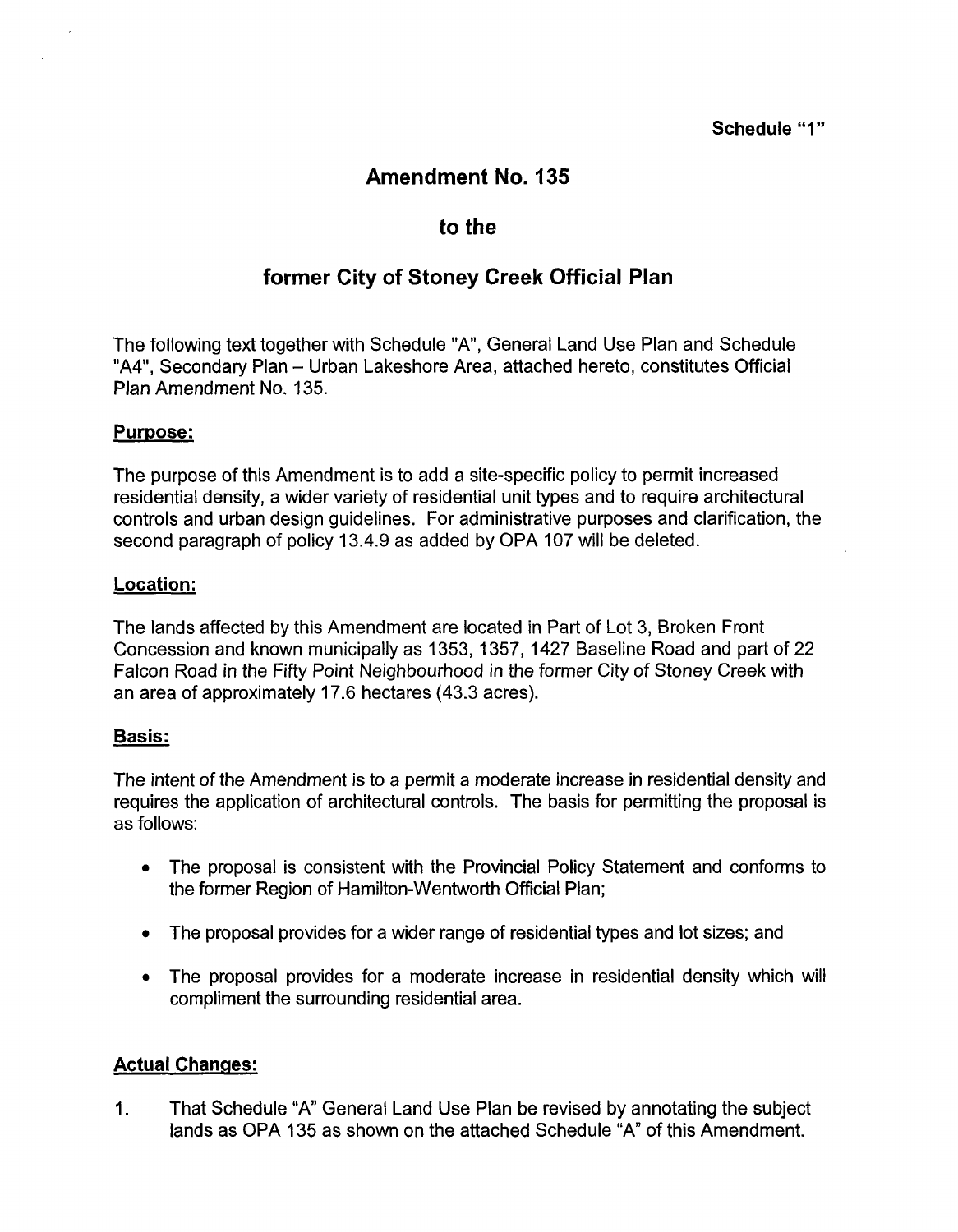- 2. That Schedule "A4", Secondary Plan Urban Lakeshore Area be amended by repealing and replacing the land use designations associated with the subject lands and annotating the subject lands as OPA 135, as shown on the attached Schedule "B" of this Amendment.
- 3. That Policy 13.4 be amended by:
	- a) deleting the second paragraph in policy 13.4.9; and
	- b) adding policy 13.4.14 as follows:
	- "1 3.4.14 For the lands located in Part Lot 3, Broken Front Concession and known municipally as 1353, 1357, 1427 Baseline Road and part of 22 Falcon Road the following policies shall apply:
		- a) Notwithstanding policy A.I.2.12 a) and A.13.4.9, the maximum density on the subject land shall be 32 units per Net Residential Hectare. A wide variety of dwelling types including single detached, semi-detached and townhouse units are permitted.
		- b) Architectural and Urban Design Guidelines shall be required for any Plan for Development and shall be prepared to the satisfaction of the City."

#### **Implementation:**

A Zoning By-law amendment and Draft Plan of Subdivision Agreement will give effect to this Amendment.

This is Schedule "1" to By-law No. 07-099, passed on the  $28<sup>th</sup>$  day of March, 2007.

**The City of Hamilton** 

buga

**Fred Eisenberger** Mayor

evin C. Christenson City Clerk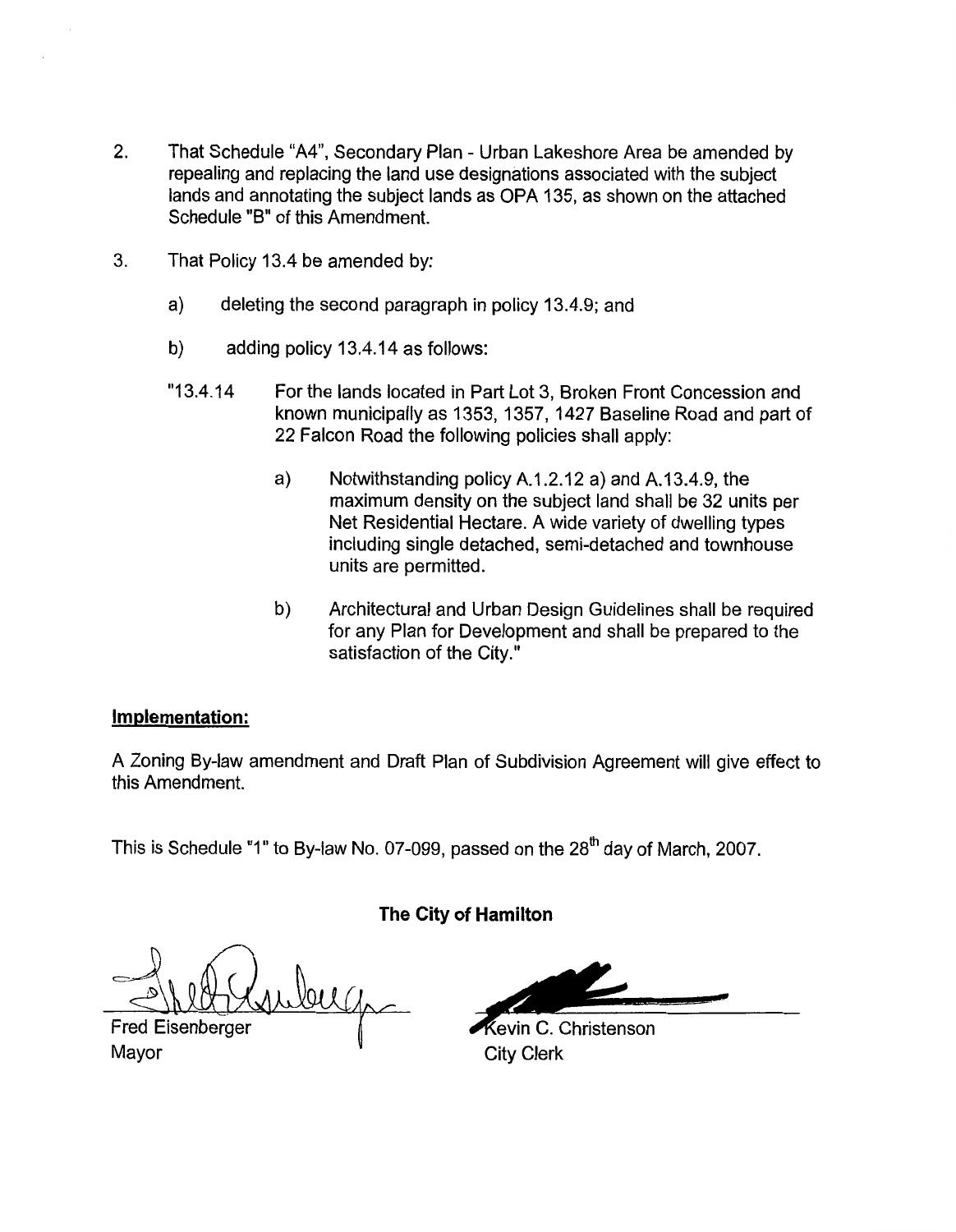